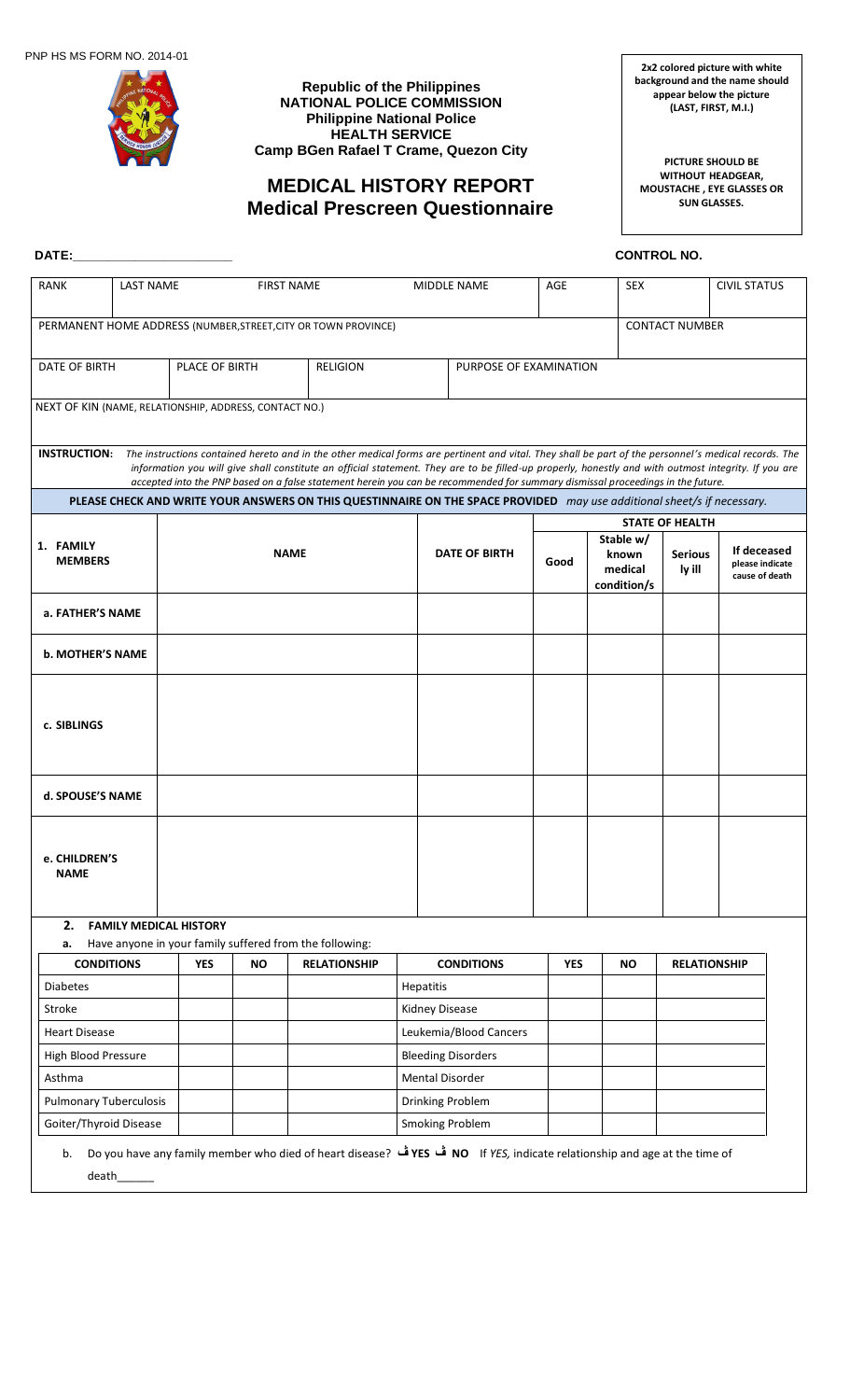# **3. PERSONAL SOCIAL HISTORY**

| <b>Describe</b>                                     | <b>YES</b> | NΟ |
|-----------------------------------------------------|------------|----|
| Smoking<br>sticks per day since                     |            |    |
| Stopped Smoking when                                |            |    |
| Alcohol<br>x per month                              |            |    |
| Stopped Drinking Alcohol when                       |            |    |
| <b>Prohibited Drugs</b>                             |            |    |
|                                                     |            |    |
| Right-handed                                        |            |    |
| Left-handed                                         |            |    |
| Usual Physical Activities/Sports Played (how often) |            |    |

| <b>WOMEN'S HEALTH HISTORY</b><br>4.              |                 |                         |       |                        |  |  |  |  |
|--------------------------------------------------|-----------------|-------------------------|-------|------------------------|--|--|--|--|
| No. of<br>Pregnancies                            |                 | Age at start of Menses: |       |                        |  |  |  |  |
| No. of deliveries                                |                 | <b>REGULAR</b>          | YES ف | NO ڤ                   |  |  |  |  |
| No. of abortions                                 |                 | <b>DYSMENORRHEA</b>     | YES ڤ | NO ڤ                   |  |  |  |  |
| No. of<br>miscarriages                           |                 | Menses Interval         |       | <b>Menses Duration</b> |  |  |  |  |
| Date of Last Mentrual<br>Period:                 | days            | days                    |       |                        |  |  |  |  |
|                                                  | Last Pap Smear: |                         |       |                        |  |  |  |  |
|                                                  |                 | NO ڤ YES ڤ Normal:      |       |                        |  |  |  |  |
| Current Method of Contraception, if there's any: |                 |                         |       |                        |  |  |  |  |

## **5. VACCINATION HISTORY**

| Vaccine         | <b>YES</b> | <b>NO</b> | When | No. of doses | Vaccine                 | YES | <b>NO</b> | When | No. of doses |
|-----------------|------------|-----------|------|--------------|-------------------------|-----|-----------|------|--------------|
| Hepatitis A     |            |           |      |              | Typhoid                 |     |           |      |              |
| Hepatitis B     |            |           |      |              | Varicella (Chicken pox) |     |           |      |              |
| Influenza (Flu) |            |           |      |              | Tetanus                 |     |           |      |              |
| Pneumonia       |            |           |      |              | Measle, Mumps, Rubella  |     |           |      |              |
| Others:         |            |           |      |              | Others:                 |     |           |      |              |

## **6. MEDICATION HISTORY**

a. Current Medications you are taking if there are any: b. Allergies to Medications, drugs or food, if there are any:

| PAST MEDICAL HISTORY, HOSPITALIZATION & SURGERY: If YES, please describe in the separate portion)<br>7. |            |           |                                                         |            |    |
|---------------------------------------------------------------------------------------------------------|------------|-----------|---------------------------------------------------------|------------|----|
| Have you ever had or do you now have the following:                                                     | <b>YES</b> | <b>NO</b> | Have you ever had or do you now have the following:     | <b>YES</b> | ΝO |
| Asthma, wheezing, or inhaler use<br>1.                                                                  |            |           | 35. Epilepsy, fits, seizures, or convulsions            |            |    |
| Tuberculosis<br>2.                                                                                      |            |           | 36. Sleepwalking                                        |            |    |
| Collapsed lung or other lung condition<br>3.                                                            |            |           | 37. Fainting spells or passing out                      |            |    |
| Pneumonia<br>4.                                                                                         |            |           | Bed wetting at age 12<br>38.                            |            |    |
| Whooping cough<br>5.                                                                                    |            |           | 39. Heat Exhaustion                                     |            |    |
| 6.<br>Diptheria                                                                                         |            |           | Absence or disturbance of the sense of smell<br>40.     |            |    |
| 7.<br>Anemia                                                                                            |            |           | 41. Recurrent nose bleeding                             |            |    |
| 8.<br><b>Rheumatic Fever</b>                                                                            |            |           | Detached retina or surgery for a detached retina<br>42. |            |    |
| 9.<br>Malaria                                                                                           |            |           | 43. Wear contact lenses                                 |            |    |
| 10. Chicken Pox                                                                                         |            |           | 44. Night blindness                                     |            |    |
| 11. Typhoid Fever                                                                                       |            |           | 45. Any other eye condition, injury or surgery          |            |    |
| 12. Measles                                                                                             |            |           | 46. Double vision                                       |            |    |
| 13. Mumps                                                                                               |            |           | 47. Perforated ear drum or tubes in ear drum/s          |            |    |
| 14. Passing out of worms (parasitic infections)                                                         |            |           | Recurrent ear infection<br>48.                          |            |    |
| 15. Ulcer                                                                                               |            |           | 49. Frequent or severe headaches                        |            |    |
| 16. Hepatitis A or B                                                                                    |            |           | 50. Recurrent neck or back pain                         |            |    |
| 17. Jaundice (yellow discoloration of the skin and eyes)                                                |            |           | 51. Arthritis or frequent joint pains                   |            |    |
| 18. Anorexia or other eating disorders                                                                  |            |           | 52. Fracture in any part of the body                    |            |    |
| 19. Intestinal obstruction (locked bowels)                                                              |            |           | 53. Pain or swelling at the site of an old fracture     |            |    |
| 20. Gall bladder disease or gall stones                                                                 |            |           | 54. Swelling of joints                                  |            |    |
| 21. Kidney Disease, including kidney stones                                                             |            |           | 55. Lower extremity weakness                            |            |    |
| Sexually-Transmitted Infections<br>22.                                                                  |            |           | Paralysis of any part of the body<br>56.                |            |    |
| <b>Recurrent Urinary Tract Infections</b><br>23.                                                        |            |           | Used any form of body support or braces<br>57.          |            |    |
| Missing a kidney<br>24.                                                                                 |            |           | Donated blood<br>58.                                    |            |    |
| (Females only) Dysmenorrhea<br>25.                                                                      |            |           | 59. Received blood transfusion                          |            |    |
| 26. (Males only) Missing a testicle, testicular implant,                                                |            |           | 60. Eye surgery, including radial keratotomy, lens      |            |    |
| or undescended testicle                                                                                 |            |           | implant or other eye surgery to improve your vision     |            |    |
| 27. Goiter or thyroid disease or with thyroid                                                           |            |           | 61. Ear surgery, to include repair of perforated ear    |            |    |
| medications                                                                                             |            |           | drum, hearing loss or need/use a hearing aid            |            |    |
| 28. High blood sugar (diabetes) or with diabetes                                                        |            |           | 62. Head injury, including skull fracture, resulting in |            |    |
| medications                                                                                             |            |           | concussion, loss of consciousness, headaches, etc.      |            |    |